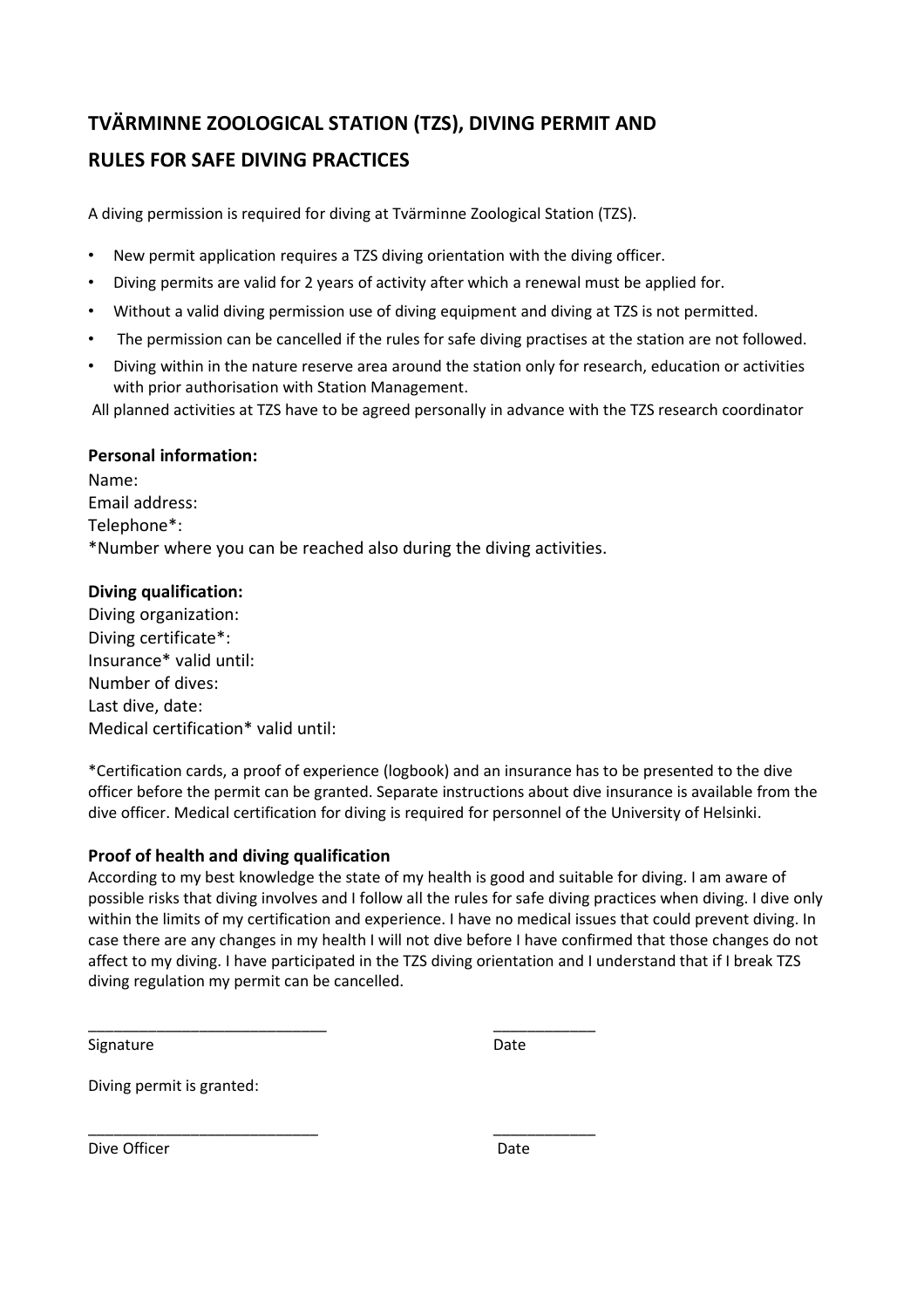# **DIVING REGULATIONS:**

### **TVÄRMINNE ZOOLOGICAL STATION:**

- 1. A diver has to participate in the TZS diving introduction and check dive with Dive Officer.
- 2. A diver has to follow the limits of his/hers diving certificate and experience.
- 3. A diver must have a valid diving certificate and diver's insurance.
- 4. Divers based at the station must have scientific diver training or attend basic scientific diving skills program.
- 5. A diver has to fulfil the medical criteria for diving and if needed medical certification must be presented.
- 6. A dive supervisor must be named for all diving events.
- 7. A diver shall agree with his/her training organisation's safety rules. If the rules of different organisations are in contradiction, the dive supervisor will resolve the case.
- 8. A dive log\* has to be filled at each dive event. The following information should be included in the dive log;
	- o diver information,
	- o cylinder size and pressure prior to dive
	- o location,
	- o date, o time of the dive,
	- o bottom time
	- o depth.
		- All divers are responsible for this.
- 9. All activities on land and on water has to be agreed with the TZS research coordinator personally beforehand.
- 10.Any sampling deeper than standing depth requires SUCBA equipment.
- 11. Divers must always be in a team/ buddy pair\*

## NO SOLO DIVING

\*Exception if work is in <3m, 3 min and diver is fully visible if second diver is fully kitted up on boat

12.Each dive event should have a rescue plan.